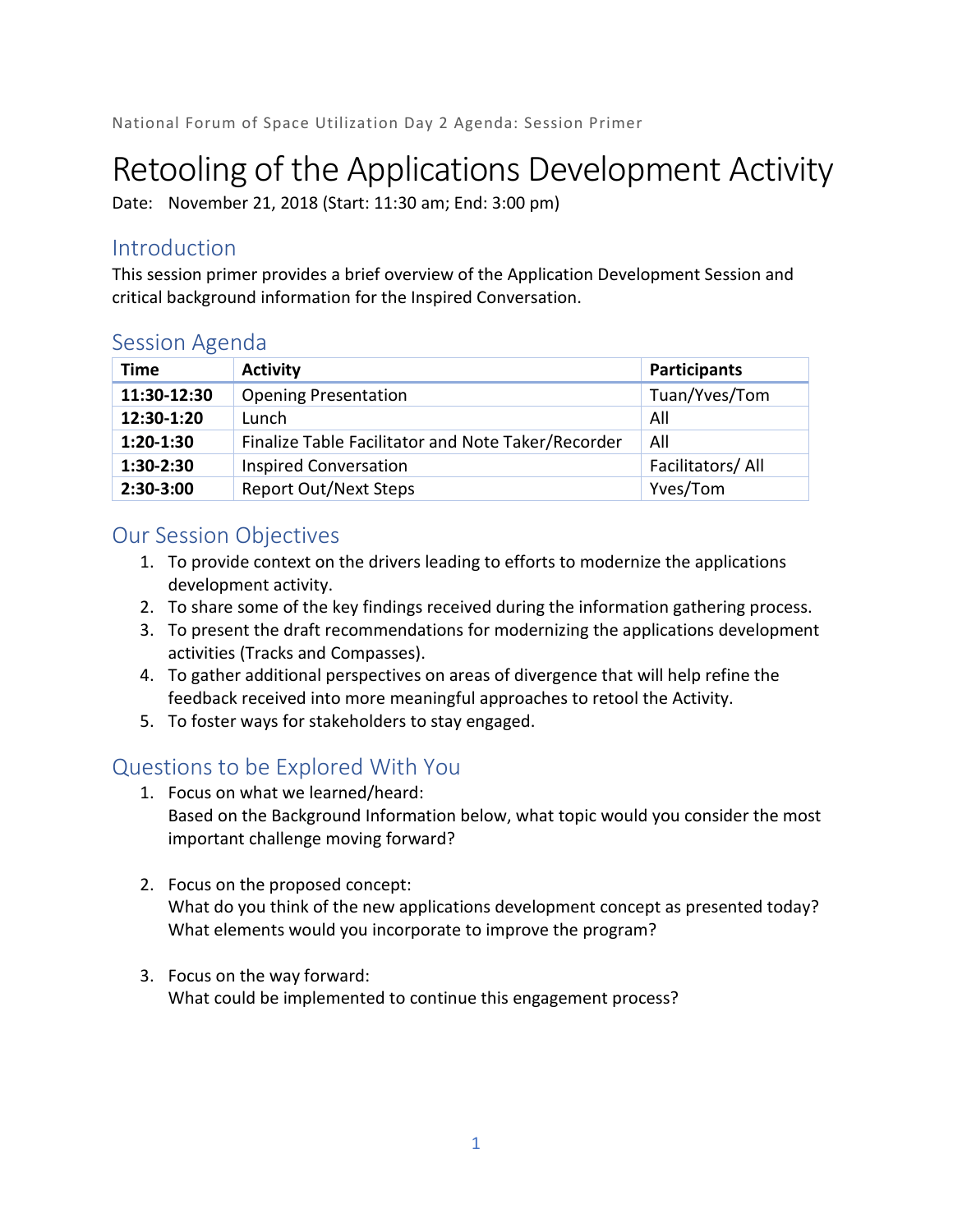# Background Information

#### What We Learned

| <b>Address Barriers</b>                                                                                                   | <b>Create New Customer Value</b><br><b>Build on CSA heritage</b>                                                                         |  |
|---------------------------------------------------------------------------------------------------------------------------|------------------------------------------------------------------------------------------------------------------------------------------|--|
| <b>Improve Investment Attractiveness</b><br>Improve data access, policy &<br>pricing<br>Facilitate access to domestic and | <b>Focus on National Priorities</b><br>Create new partnerships<br>Support all ARLs in the value chain<br>Address Canada's environmental, |  |
| foreign data<br><b>Action</b>                                                                                             | Stimulate development of HGSA Leadership to ocio economic, and innovation<br>challenges with space<br>Accelerate innovation              |  |
| More data sources                                                                                                         | Put the best minds to work                                                                                                               |  |
| New space assets and industry<br>trends                                                                                   | Invest in New Space and Data<br>Analytics                                                                                                |  |
| Partner with other funding programs                                                                                       | Acknowledge Industry                                                                                                                     |  |
| <b>Support knowledge Creation</b>                                                                                         | <b>Divorcity</b>                                                                                                                         |  |
| Levenage Resourges m big data                                                                                             | <b>Develop Space Economy</b>                                                                                                             |  |
|                                                                                                                           |                                                                                                                                          |  |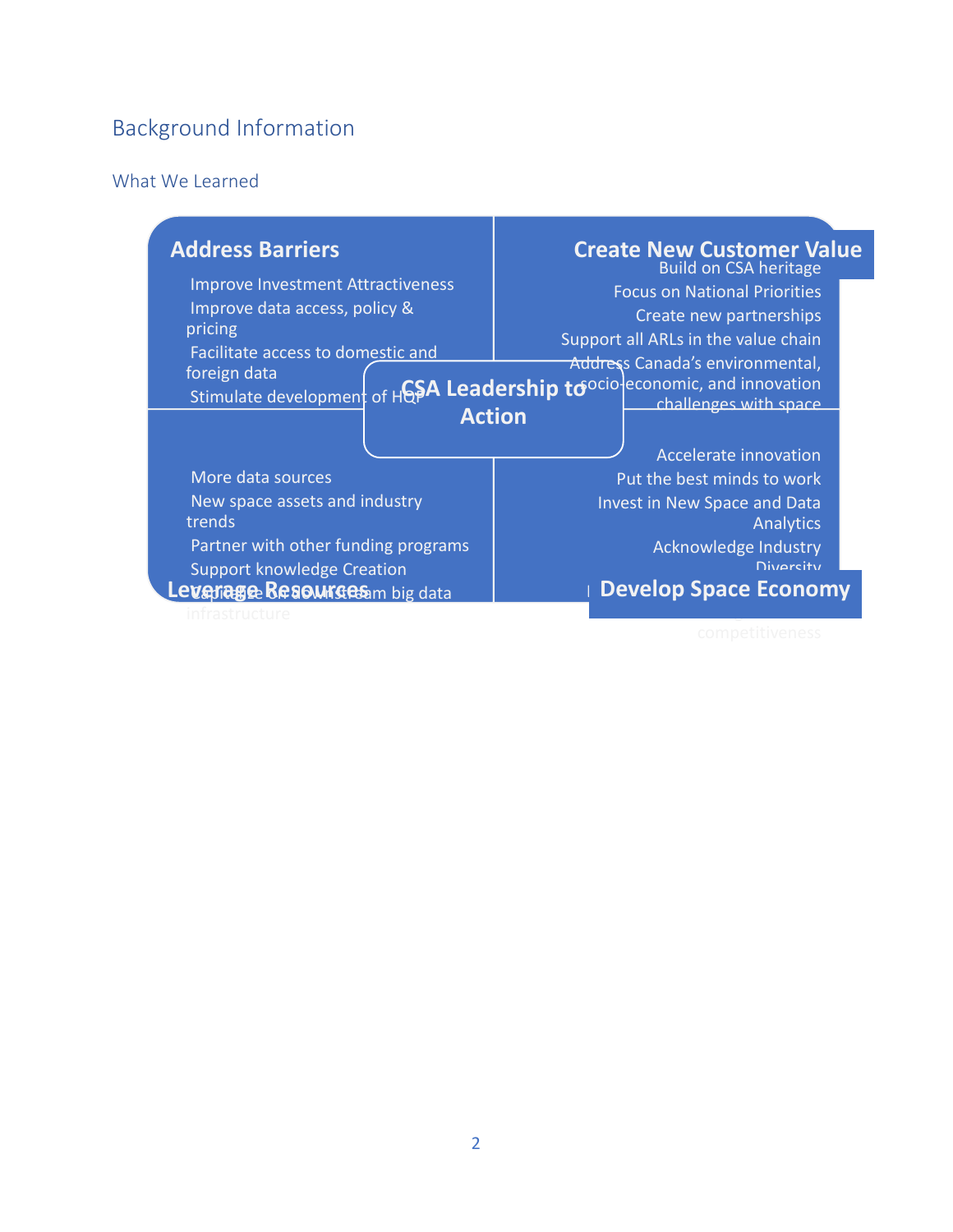#### Introducing SmartEarth



#### What is Changing